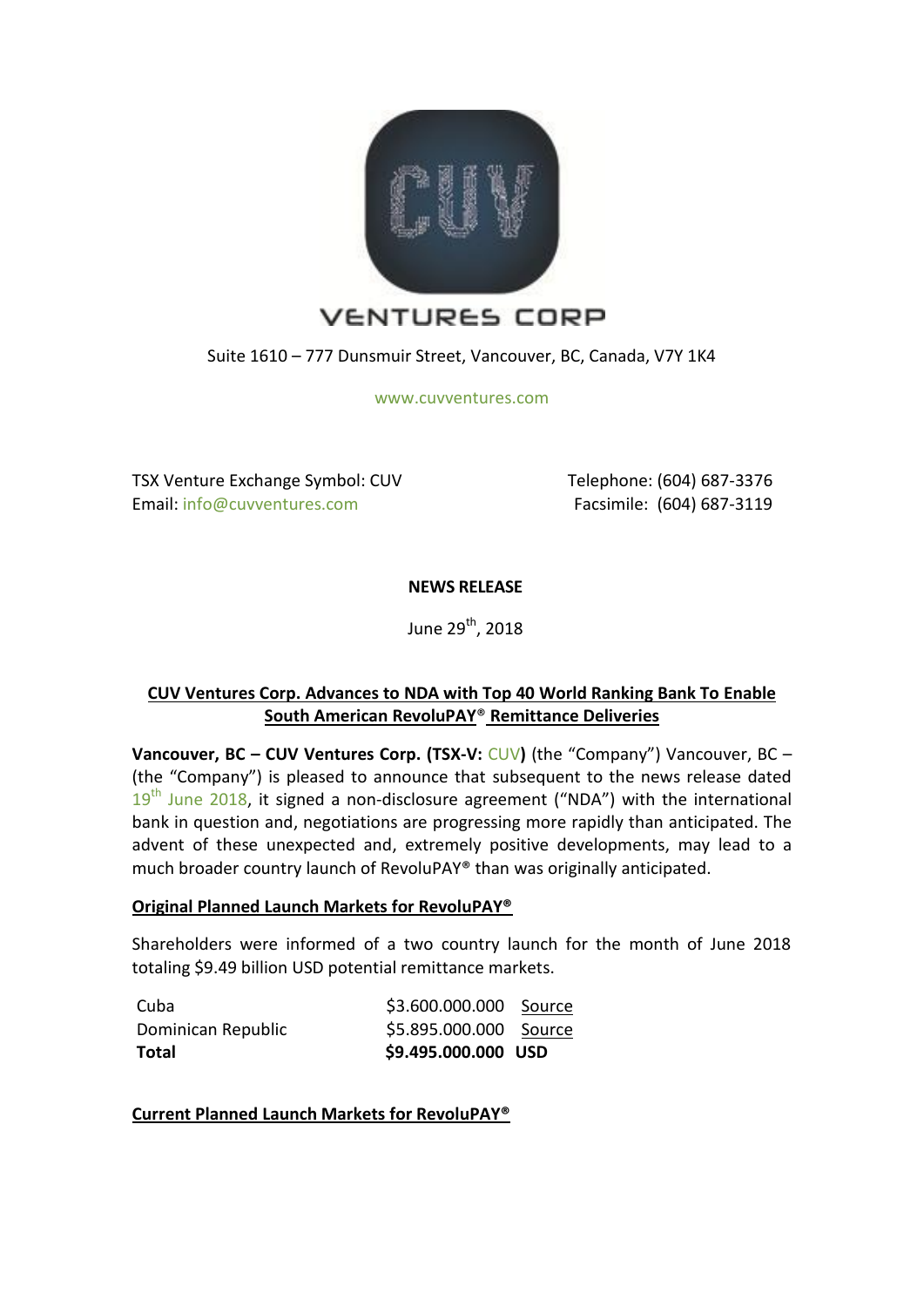Due to the current status of the aforementioned negotiations, the eventual launch of RevoluPAY® may incorporate all of the following potential \$71 billion USD remittance markets.

| Argentina          | \$686.000.000    | Source        |
|--------------------|------------------|---------------|
| <b>Bolivia</b>     | \$1.278.000.000  | Source        |
| Brazil             | \$2.285.000.000  | Source        |
| Colombia           | \$5.579.000.000  | Source        |
| Cuba               | \$3.600.000.000  | Source        |
| Dominican Republic | \$5.895.000.000  | Source        |
| Ecuador            | \$2.721.000.000  | Source        |
| El Salvador        | \$5.021.000.000  | Source        |
| Guatemala          | \$8.192.000.000  | <u>Source</u> |
| <b>Honduras</b>    | \$4.331.000.000  | Source        |
| Mexico             | \$28.630.000.000 | Source        |
| Nicaragua          | \$1.409.000.000  | <u>Source</u> |
| Panama             | \$442.000.000    | Source        |
| Paraguay           | \$582.000.000    | <u>Source</u> |
| Peru               | \$306.100.000    | <u>Source</u> |
| Uruguay            | \$100.000.000    | <u>Source</u> |
| Total              | \$71.057.100.000 | <b>USD</b>    |

#### **Modified Launch Date For RevoluPAY®**

The company wishes to inform shareholders that, due to the unanticipated but positive progress with regard to the aforementioned prospective banking disbursement partner, the scheduled launch of RevoluPAY® for June 2018 must be modified to July 2018. The rational for this heavily pondered decision is that, if these unforeseen negotiations conclude favorably, the logistical and software modifications required to the RevoluPAY® App will consume all of our tech partner's manpower, meaning that a premature launch into the 2 planned markets, followed by a future rollout into the extended 14 markets, could severely impact the speed of inclusion of the new markets, especially if they are not included at the outset. However, if, in a prudent period of time, management concludes that the negotiations may take longer than is currently anticipated, it is not ruling out an accelerated time-frame and launch, before July 31<sup>st</sup>, into those markets already prepared for remittance disbursement through existing accords.

#### **RevoluFIN Update**

On [May 22nd, 2018](https://www.cuvventures.com/assets/docs/2018-05-22_NR_CUV_zMGn8Qs6.pdf) the company completed the acquisition of a Licensed and operating (Since 2011), Panamanian Limited Liability company, which became a wholly owned subsidiary. The company obtained the approval from Panamanian authorities to rename this entity RevoluFIN Inc. The acquired entity has an existing corporate banking relationship with Tower Bank Panama. TowerBank was founded in 1971 and has a Fitch rating of A and Equilibrium rating of A+. The Panamanian entity is to be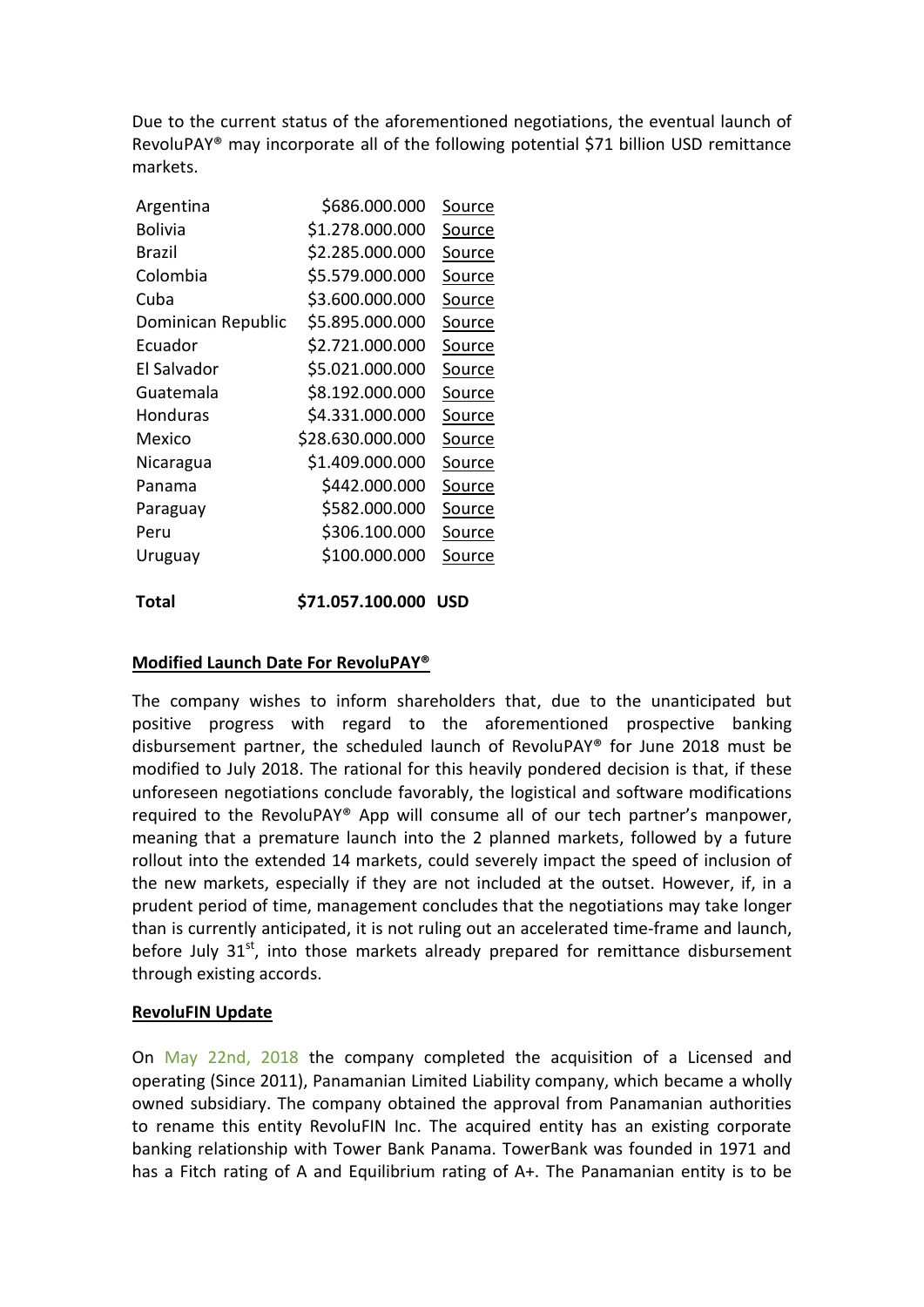directly involved in the RevoluFIN platform, loan approvals and activity, outlined in the company's news release dated [March 8th, 2018](https://www.cuvventures.com/assets/docs/2018-03-08-nr-cuv-pr27wc.pdf)

On May 31<sup>st,</sup> 2018, attorney Fernan Adames submitted a request to the Panamanian DGI (General Directorate of Revenue) to commence operations. The company expects to receive a final approval within the statutory 30 day period. The company has studied an impressive number of RevoluFIN loans, many of which are viable; however, the Panamanian RevoluFIN subsidiary is crucial to the division's commencement and loan approvals.

### **RevoluVIP Update**

On [Jan 18, 2018,](https://www.cuvventures.com/assets/docs/2018-01-18-nr-cuv-0h9p17.pdf) the company informed shareholders it was awarded the Amadeus GDS license, an elemental component of the [RevoluVIP](https://www.cuvventures.com/travel/revoluvip) Platform. The next central and crucial step of obtaining the IATA (International Air Transport Association) wholesale License obligated a IATA requisite, 28 month specific audit of the duly licensed Travel subsidiary, Travelucion. The said audit was completed on 18 May 2018, submitted to IATA and, subsequently approved. The final bond required for the IATA license was submitted on June  $26^{th}$ , 2018. Travelucion expects to have the approved wholesale IATA license before July  $6^{th}$ , 2018. In parallel, the company has chosen [Juniper](https://www.ejuniper.com/) as its GDS feed aggregator and technology partner for the RevoluVIP Travel Club.

An internal, limited country trial, between March  $1^{st}$  and June 28<sup>th,</sup> has garnered impressive results of remunerated bookings across the proposed legacy websites, with real-time purchased services in; America, Bahamas, Belize, Great Britain, Bulgaria, Canada, Cancun, China, Cyprus, Czech Republic, Dominican Republic, Dubai, UK, Jamaica, Mexico, Panama, Peru, Qatar, Tanzania and the U.S Virgin Islands. The company expects the RevoluVIP members only Travel Club to be a venerable revenue source, pivoting the company's travel division into over 134 world countries, while garnering annual subscriptions to the Club, with a target of 1 million members by 2020, allied to significantly increased gross revenue from travel sales. Shareholders are reminded that the wholly owned subsidiary, Travelucion, is a duly licensed and bonded online travel company, with millions of dollars in online travel related annual revenue, operating through its current 430 proprietary websites. Travelucion, through its recently obtained Amadeus License, upcoming IATA license and immense technical knowledge of online travel, is now in the process of deploying 134 country specific travel websites, covering [134 country destinations](http://hotels.canadavip.com/Place/United_States.htm) (see footer), some of which have formed part of the said limited trials.

## **ITER and Atos Data Center Negotiations Placed on Hold**

On [April 27, 2018,](https://www.cuvventures.com/news/cuv-ventures-corp-releases-revolupay-r-beta-3-remittance-and-payment-app-provides-update-on-company-s-divisions) the company announced that it was studying the proposed lease of the; installations, data center, and Teide Supercomputer, located in the canary Islands Spain. The Teide-HPC supercomputer is solar powered and, is one of the 500 most powerful super computers in the world. Subsequent to events in the crypto market and, the overall unfavorable outlook of the crypto mining sector, the company has decided to suspend negotiations until further notice. The company made no investments into this potential endeavor and, merely redacted an in-house feasibility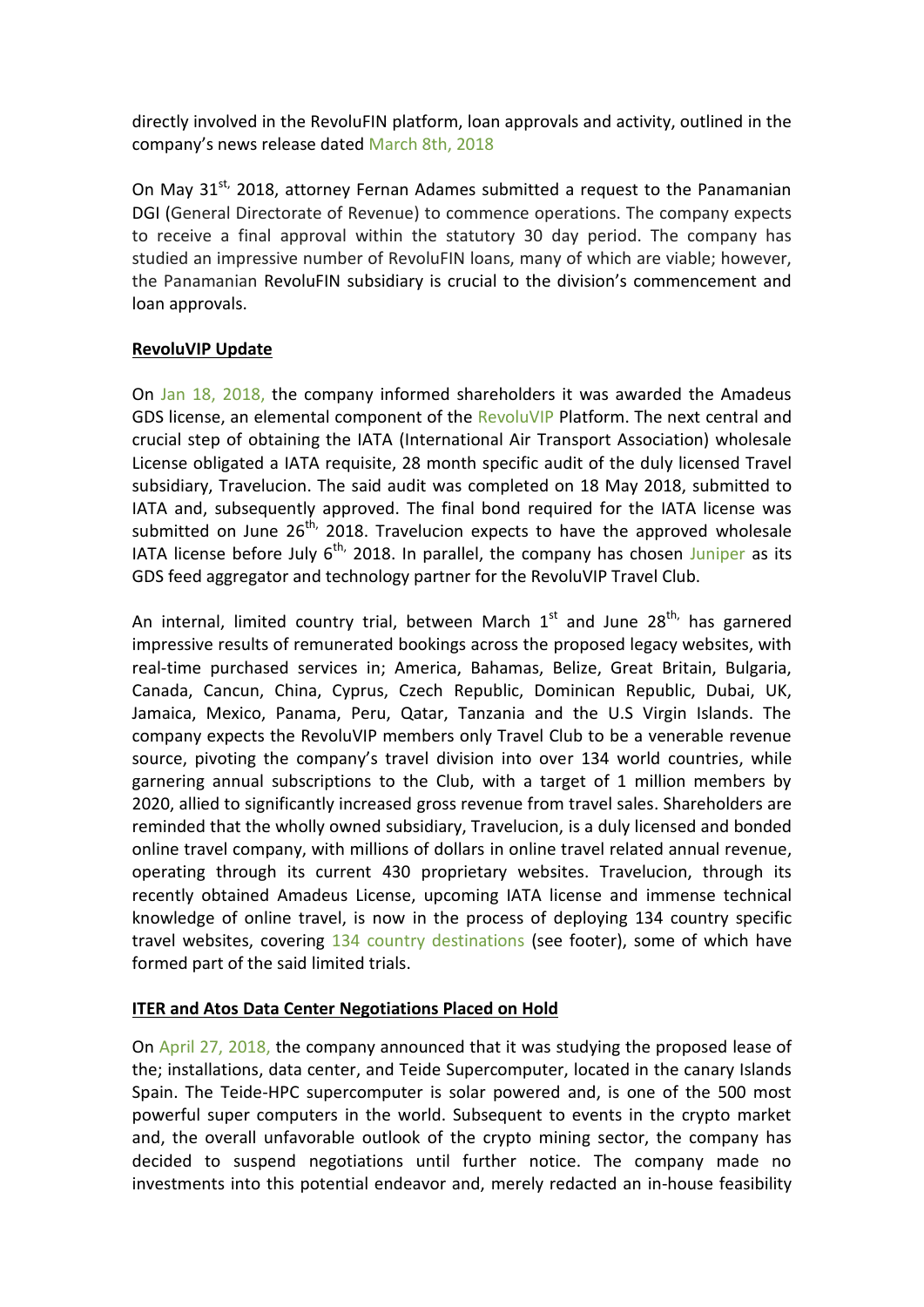study between Feb and April 2018. The results of this study indicate that major crypto currencies would need to increase in value, from today's valuations, by over 40% and, sustain this increase, in order for a mining operation, of the type proposed using solar power, to even be remotely profitable.

#### **About CUV Ventures Corp.:**

CUV Ventures Corp. is a multi-asset, multidivisional publicly traded Canadian company deploying advanced technologies in the; Online Travel, Vacation Resort, Mobile Apps, Money Remittance, Invoice factoring, Crypto Mining, Blockchain Systems, and Cryptotoken sectors.

Our flagship technology is RevoluPAY®, the Apple and Android multinational leisure payments and remittance app, powered by blockchain protocols, and aimed at the worldwide  $+$  \$595 [billion](http://www.worldbank.org/en/topic/migrationremittancesdiasporaissues/brief/migration-remittances-data) family remittance market. [Click here](https://cuvventures.com/about/about-cuv-ventures) to read more.

CUV VENTURES CORP.

STEVE MARSHALL

Steve Marshall CEO

For further information contact myself or: Nick Findler CUV Ventures Corp. Telephone: 604-639-3850 Toll Free: 800-567-8181 Facsimile: 604-687-3119 Email[: info@cuvventures.com](mailto:info@cuvventures.com)

 $\overline{\phantom{a}}$  , where  $\overline{\phantom{a}}$  , where  $\overline{\phantom{a}}$  ,  $\overline{\phantom{a}}$  ,  $\overline{\phantom{a}}$  ,  $\overline{\phantom{a}}$  ,  $\overline{\phantom{a}}$  ,  $\overline{\phantom{a}}$  ,  $\overline{\phantom{a}}$  ,  $\overline{\phantom{a}}$  ,  $\overline{\phantom{a}}$  ,  $\overline{\phantom{a}}$  ,  $\overline{\phantom{a}}$  ,  $\overline{\phantom{a}}$  ,  $\overline{\phantom{a}}$  ,

# NEITHER THE TSX VENTURE EXCHANGE NOR ITS REGULATION SERVICES PROVIDER (AS THAT TERM IS DEFINED IN POLICIES OF THE TSX VENTURE EXCHANGE) ACCEPTS RESPONSIBILITY FOR THE ADEQUACY OR ACCURACY OF THIS RELEASE.

This release includes certain statements that may be deemed to be "forward-looking statements". All statements in this release, other than statements of historical facts, that address events or developments that management of the Company expects, are forward-looking statements. Although management believes the expectations expressed in such forward-looking statements are based on reasonable assumptions, such statements are not guarantees of future performance, and actual results or developments may differ materially from those in the forward-looking statements. The Company undertakes no obligation to update these forward-looking statements if management's beliefs, estimates or opinions, or other factors, should change. Factors